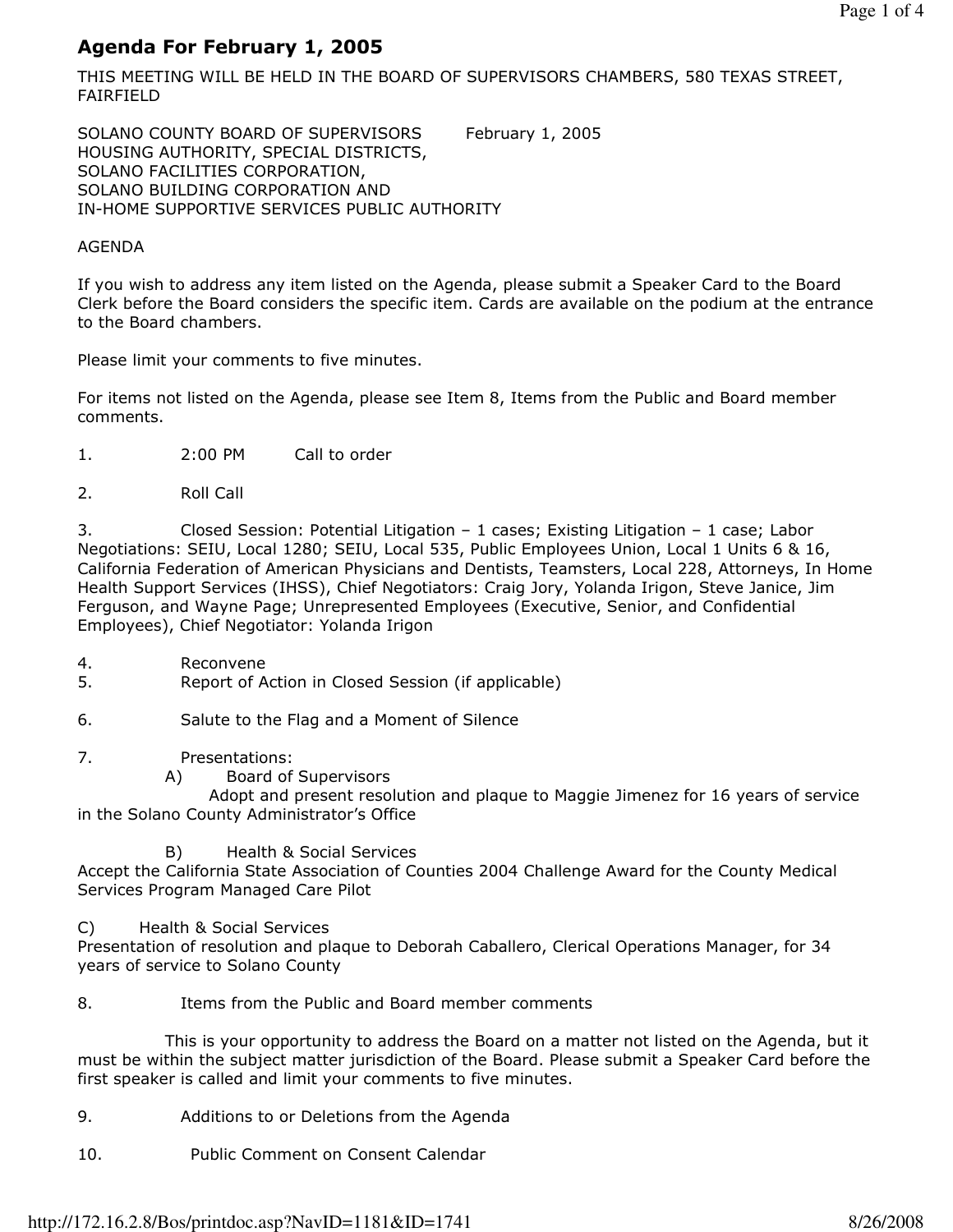Each speaker shall have 5 minutes to address any or all items on the Consent Calendar.

- 11. Approval of the Agenda
- 12. Approval of Consent Calendar

The Board considers all matters listed under the Consent Calendar to be routine and will adopt them in one motion. There will be no discussion on these items before the Board votes on the motion unless Board members request specific items be discussed and/or removed from the Consent Calendar.

### CONSENT CALENDAR

## GENERAL GOVERNMENT

13. Clerk of the Board of Supervisors: Approval of Minutes: December 7, 2004

#### 14. Registrar of Voters:

Authorize the Registrar of Voters to conduct a Mailed Ballot Election for the Rural North Vacaville Water District on May 3, 2005

#### 15. General Services:

Authorize the County Administrator to execute a Lease Termination Agreement with an early termination payment of \$145,984 for Leased Office Space at 1955 West Texas Street, Fairfield, California

#### CRIMINAL JUSTICE

# 16. District Attorney:

Approve amendment to the department allocation list adding one Deputy District Attorney; approve an appropriation transfer of \$64,360 from the Real Estate Prosecution Trust Fund to the District Attorney's general criminal budget (4/5 vote required)

#### 17. Sheriff:

Approve a two-year contract with Youth and Family Services for the provision of drug and alcohol treatment services to county jail inmates for an amount not to exceed \$679,151; authorize the Sheriff to approve and sign amendments to the contract limited to service levels

#### SCHEDULED CALENDAR

- 18. Rescheduled Consent Items: (Items pulled from Consent Calendar above)
- A) E)
- B) F)
- C) G)
- D) H)

# GENERAL GOVERNMENT

# 19. County Administrator:

Receive a report from the Pension Obligation Bond Oversight Committee and approve the Committee's recommendation regarding Pension Obligation Bond Financing

# 20. General Services:

Consider financing plan for the proposed new Health & Social Services facility to be located at the Tuolumne Street Campus in Vallejo; authorize staff to begin preconstruction activities for the new facility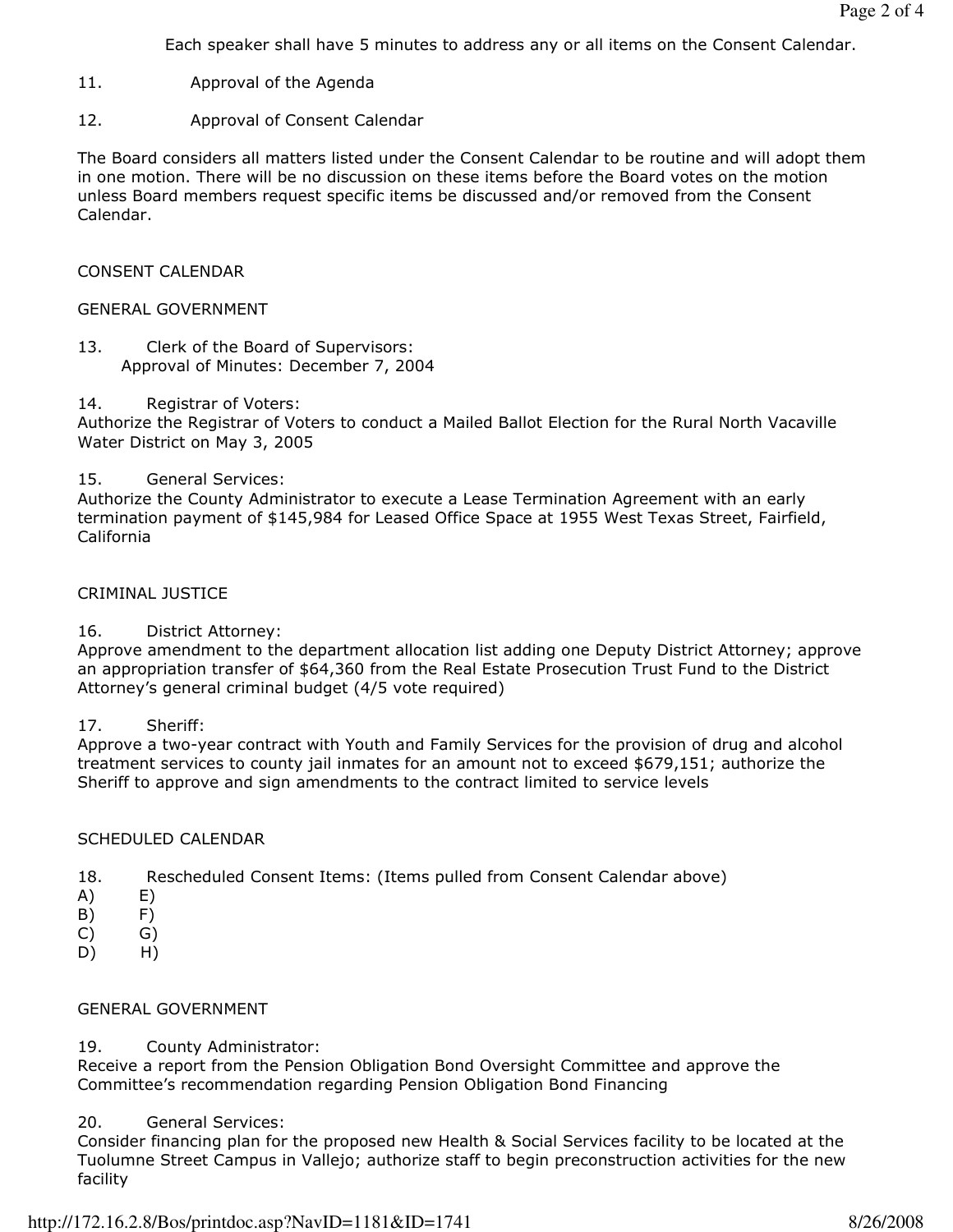## MISCELLANEOUS ITEMS

21. Appointments/Resignations to Boards and Commissions:

A) Board of Supervisors

Consider reappointment of Mary Helen Seeger to the Agricultural Advisory Committee (District 1)

B) Board of Supervisors

Consider reappointment of Craig Leathers to the Agricultural Advisory Committee (District 5)

C) Board of Supervisors

Consider appointment of Dan Mahoney to the Solano County Planning Commission (District 5)

22. Recess

23. Reconvene 6:30 P.M.

LAND USE/TRANSPORTATION

24. Resource Management:

 Continue the January 25, 2005 noticed/published hearing concerning the first reading of an ordinance adding Chapter 27 to the Solano County Code and the first reading of an ordinance amending Chapter 28 (Zoning Ordinance) of the Solano County Code, relating to confined animal facilities

25. Adjourn – to February 8, 2005 at 8:30 a.m. for Closed Session. Regular Session to follow

## MEETING CALENDAR

| 2/2                                          | 12:00 noon   | Childrens Alliance, Joseph Nelson Community Center, Suisun      |  |  |
|----------------------------------------------|--------------|-----------------------------------------------------------------|--|--|
| 2/2                                          | 1:00 p.m.    | ABAG Regional Planning Committee, MetroCenter Auditorium,       |  |  |
| 101 Eighth St., Oakland                      |              |                                                                 |  |  |
| 2/3                                          | $10:00$ a.m. | Solano County Zoning Administrator, Resource Management,        |  |  |
| 675 Texas St, Suite 5500, 5th Floor, FF      |              |                                                                 |  |  |
| i2/3                                         | 1:00 p.m.    | BCDC, Ferry Bldg, Embarcadero, 2nd floor, SF                    |  |  |
| 2/3                                          | 7:00 p.m.    | Solano County Planning Commission, 580 Texas St., FF            |  |  |
| 2/7                                          | $10:00$ a.m. | LAFCO, Board of Supervisors Chambers, 580 Texas St.FF           |  |  |
| 2/8                                          | 9:00 a.m.    | Board of Supervisors, Board Chambers, 580 Texas St., FF         |  |  |
| 2/8                                          | 4:00 p.m.    | Maternal, Child, and Adolescent Health Advisory Board, 275 Beck |  |  |
| Ave., Conference Room 1, FF                  |              |                                                                 |  |  |
| 2/9                                          | 9:00 a.m.    | Yolo Solano Air Quality Management District, 1947 Galileo Ct.,  |  |  |
| Suite 103, Davis                             |              |                                                                 |  |  |
| 2/9                                          | 6:00 p.m.    | Alcohol and Drug Advisory Board, 2101 Courage Dr., FF           |  |  |
| 2/9                                          | 6:00 p.m.    | Solano Transportation Authority Board, Suisun City Hall, 701    |  |  |
| Civic Center Blvd., Suisun                   |              |                                                                 |  |  |
| 2/9                                          | 6:15 p.m.    | Solano County Fair Board of Directors, Admin Building, Solano   |  |  |
| County Fairgrounds, Vallejo                  |              |                                                                 |  |  |
| 2/10                                         | 1:30 p.m.    | Emergency Medical Care Committee, 275 Beck Ave., Conf.          |  |  |
| Room. 1, FF                                  |              |                                                                 |  |  |
| 2/10                                         | 7:00 p.m.    | Solano County Airport Land Use Commission, Nut Tree Airport,    |  |  |
| Vacaville                                    |              |                                                                 |  |  |
| 2/10                                         | 7:00 p.m.    | Solano County Water Agency, 508 Elmira Road, Vacaville          |  |  |
| 2/16                                         | $9:30$ a.m.  | BAAQMD, 939 Ellis Street, San Francisco                         |  |  |
| 2/16                                         | 2:00 p.m.    | Health and Social Services Subcommittee, Board of Supervisors   |  |  |
| Chambers, 580 Texas Street, Fairfield        |              |                                                                 |  |  |
| 2/16                                         | 4:00 p.m.    | Solano County Equal Employment Opportunity Committee, 580       |  |  |
| Texas St., 3rd Floor, CAO Conference Rm., FF |              |                                                                 |  |  |
| 2/17                                         | $10:00$ a.m. | Solano County Zoning Administrator, Resource Management,        |  |  |
| 675 Texas St, Suite 5500, 5th Floor, FF      |              |                                                                 |  |  |
| 2/17                                         | 1:00 p.m.    | BCDC, MetroCenter Auditorium, 101 Eighth St., Oakland           |  |  |